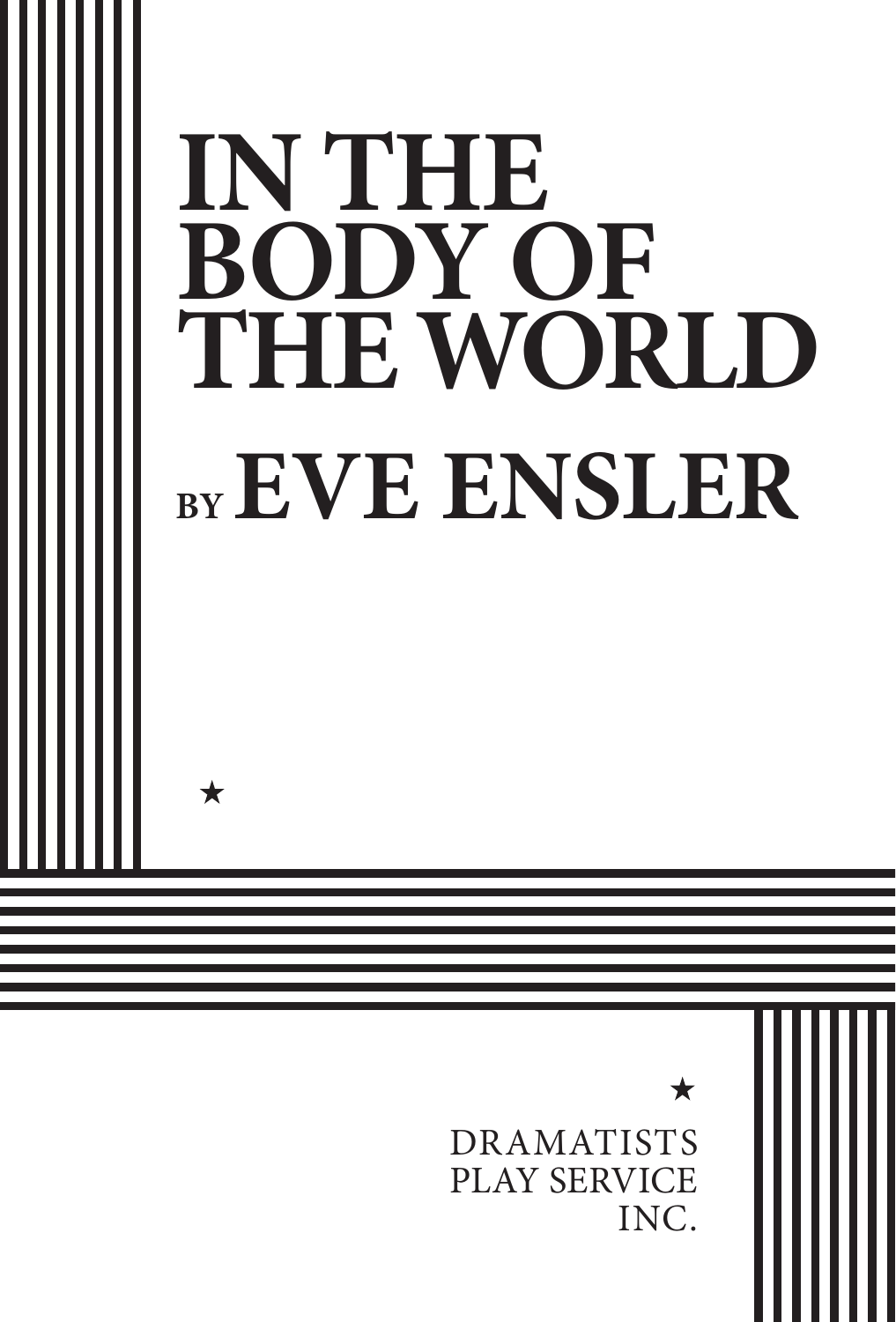### IN THE BODY OF THE WORLD Copyright © 2019, Eve Ensler

#### All Rights Reserved

IN THE BODY OF THE WORLD is fully protected under the copyright laws of the United States of America, and of all countries covered by the International Copyright Union (including the Dominion of Canada and the rest of the British Commonwealth), and of all countries covered by the Pan-American Copyright Convention, the Universal Copyright Convention, the Berne Convention, and of all countries with which the United States has reciprocal copyright relations. No part of this publication may be reproduced in any form by any means (electronic, mechanical, photocopying, recording, or otherwise), or stored in any retrieval system in any way (electronic or mechanical) without written permission of the publisher.

The English language stock and amateur stage performance rights in the United States, its territories, possessions and Canada for IN THE BODY OF THE WORLD are controlled exclusively by Dramatists Play Service, 440 Park Avenue South, New York, NY 10016. **No professional or nonprofessional performance of the Play may be given without obtaining in advance the written permission of Dramatists Play Service and paying the requisite fee.**

All other rights, including without limitation motion picture, recitation, lecturing, public reading, radio broadcasting, television, video or sound recording, and the rights of translation into foreign languages are strictly reserved.

Inquiries concerning all other rights should be addressed to Creative Artists Agency, 405 Lexington Avenue, 19th Floor, New York, NY 10174. Attn: George Lane.

### **NOTE ON BILLING**

Anyone receiving permission to produce IN THE BODY OF THE WORLD is required to give credit to the Author as sole and exclusive Author of the Play on the title page of all programs distributed in connection with performances of the Play and in all instances in which the title of the Play appears, including printed or digital materials for advertising, publicizing or otherwise exploiting the Play and/or a production thereof. Please see your production license for font size and typeface requirements.

Be advised that there may be additional credits required in all programs and promotional material. Such language will be listed under the "Additional Billing" section of production licenses. It is the licensee's responsibility to ensure any and all required billing is included in the requisite places, per the terms of the license.

### **SPECIAL NOTE ON SONGS/RECORDINGS**

Dramatists Play Service neither holds the rights to nor grants permission to use any songs or recordings mentioned in the Play. Permission for performances of copyrighted songs, arrangements or recordings mentioned in this Play is not included in our license agreement. The permission of the copyright owner(s) must be obtained for any such use. For any songs and/or recordings mentioned in the Play, other songs, arrangements, or recordings may be substituted provided permission from the copyright owner(s) of such songs, arrangements or recordings is obtained; or songs, arrangements or recordings in the public domain may be substituted.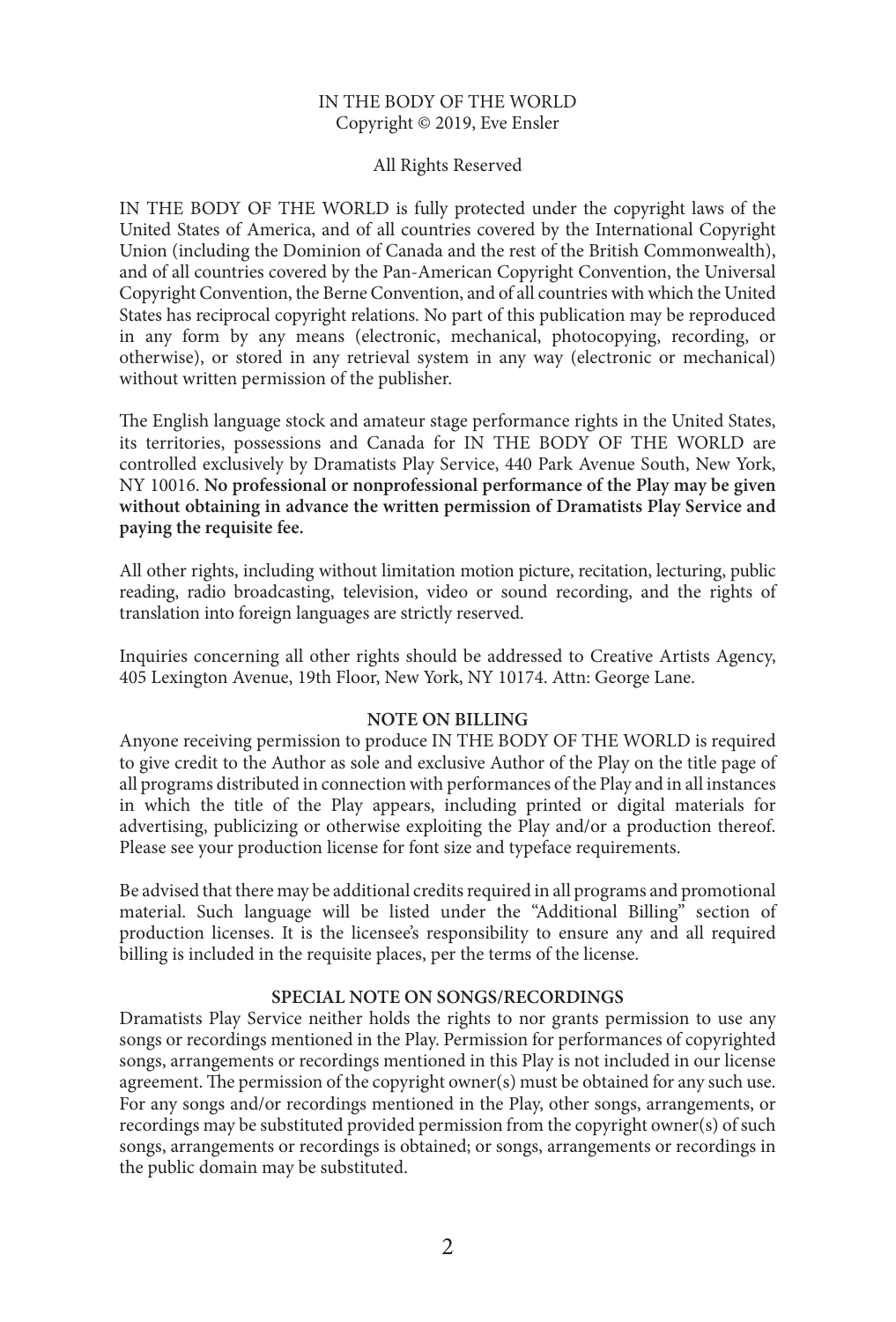IN THE BODY OF THE WORLD was commissioned by and had its world premiere at the American Repertory Theater (Diane Paulus, Artistic Director; Diane Quinn, Executive Director; Diane Borger, Executive Producer), Cambridge, Massachusetts, on May 10, 2016. It was directed by Diane Paulus; the scenic and costume design were by Myung Hee Cho; the lighting design was by Jen Schriever; the sound design was by M.L. Dogg and Sam Lerner; the projection design was by Finn Ross; the movement director was Jill Johnson; and the production stage manager was Carolyn Rae Boyd. It was performed by Eve Ensler.

IN THE BODY OF THE WORLD was produced in New York City by Manhattan Theatre Club (Lynne Meadow, Artistic Director; Barry Grove, Executive Director) on February 6, 2018, with the same design team. The production stage manager was Katie Ailinger. It was performed by Eve Ensler.

# **NOTE ON MUSIC**

The stage directions in this Acting Edition reflect the choices made for the original New York City production. They are not prescriptions for future productions. The author encourages productions to create their own unique designs for the play.

**None of the songs mentioned in the play are to be used in future productions, unless permission from the copyright holder(s) is obtained by the licensee.**

For more information, please see the Note on Songs/Recordings, Images, or Other Production Design Elements at the back of this volume.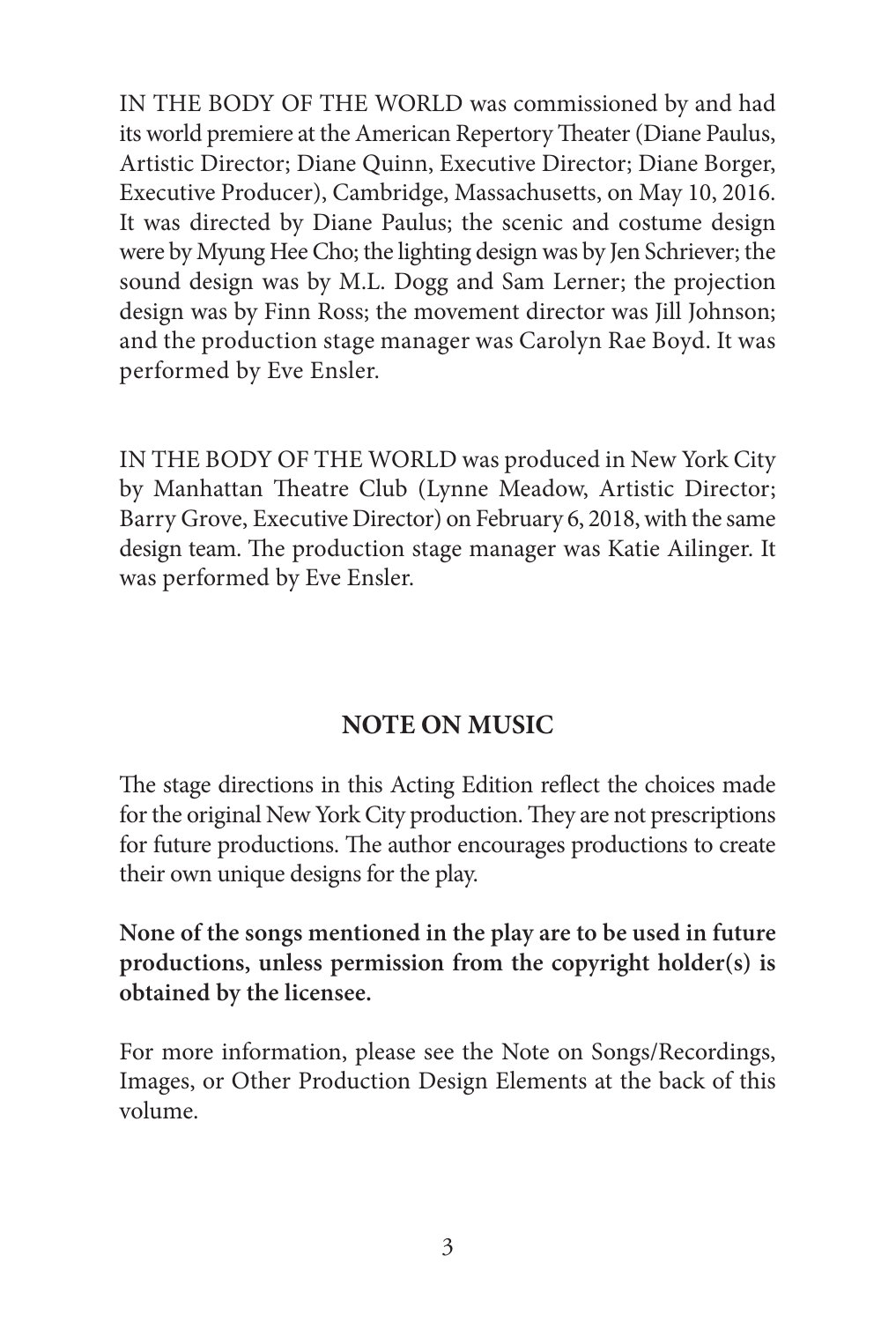# **IN THE BODY OF THE WORLD**

## **PART I: SOMNOLENCE**

# **1. Divided**

*Lights up on Eve in her loft. A chaise, a wooden chair, throw pillows, and a credenza with a cabinet/altar above it. "Part I: Somnolence" is projected on the upstage wall.*

A mother's body against a child's body makes a place. It says you are here. I have been exiled from my body. I was ejected at a young age and I got lost.

For years I have been trying to find my way back to my body, and to the earth. I guess you could say it's a preoccupation. I have tried various routes to get back. Promiscuity, anorexia, performance art.

As I had no reference point for my own body, I began to talk to other women about their bodies, in particular their vaginas (as I sensed vaginas were important).

I spent time with women in colleges, sex clubs, cafés, refugee camps, and war zones. Then in 2007, I was invited to the Democratic Republic of Congo by Dr. Denis Mukwege, a Congolese gynecologist who was literally sewing up the vaginas of rape survivors as fast as the militias were tearing them apart; soldiers hired and trained by multinational corporations who have been invading, occupying, and pillaging the Congo for decades for minerals—copper, tin, gold, coltan—which go into your iPhones and computers.

It was there in the Congo that I went outside what I thought I knew.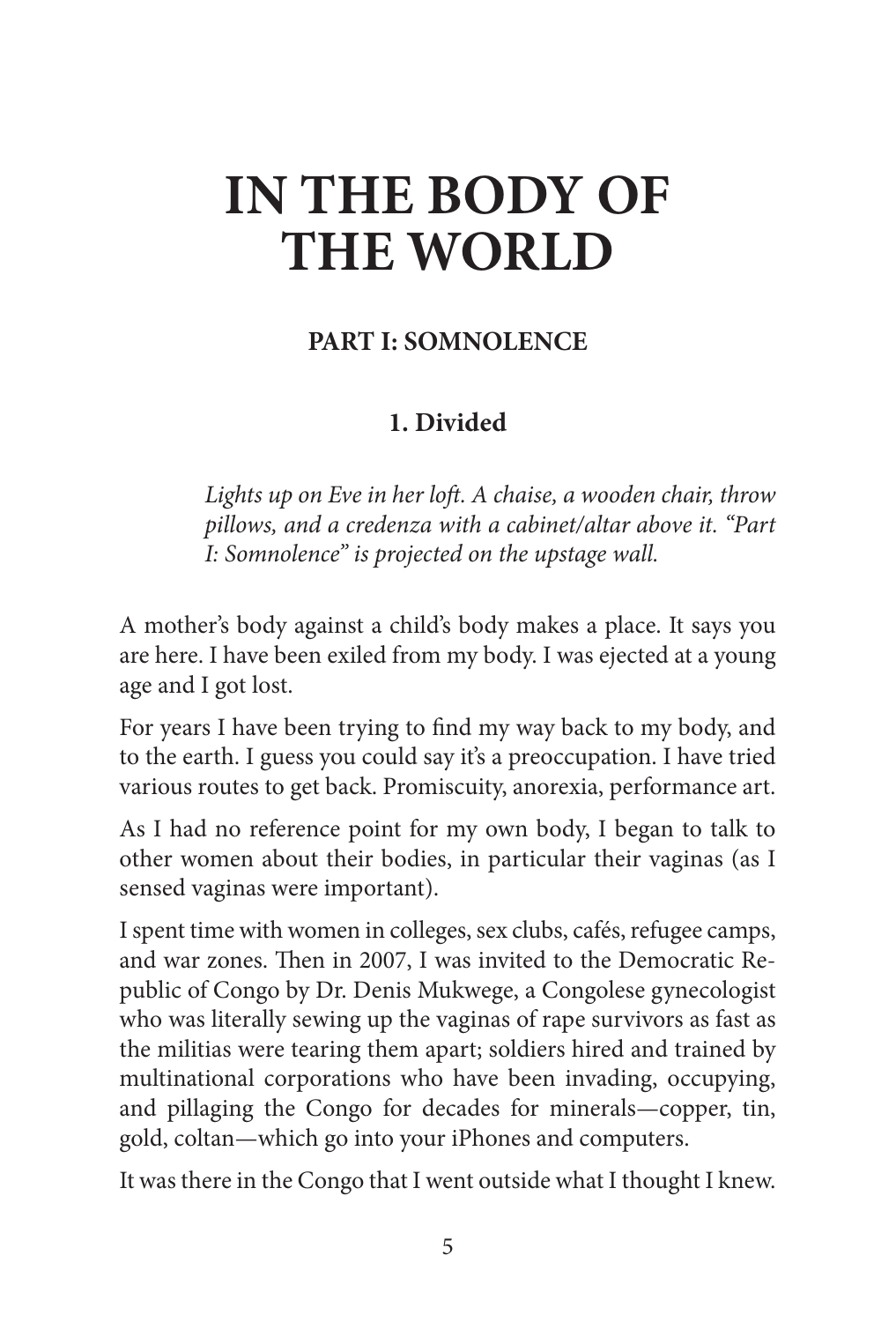There where I met an 8-year-old girl who couldn't stop peeing on herself because huge men had shoved themselves inside her. I met an 80-year-old woman whose legs were broken and pulled out of their sockets because the soldiers pulled them over her head to rape her.

There were hundreds of these stories. They all began to bleed together. The destruction of vaginas. The pillaging of minerals. The raping of the earth.

But inside these stories of unspeakable violence, inside the women, was a determination and a life force I had never witnessed. The women had hunger and a vision and dreams: a dream of a place that would be their place. Their City of Joy. A sanctuary for healing. A revolutionary center where they would turn their trauma and pain into power.

I, along with my team, promised to find the resources to help them build it. The process took years and was seemingly impossible—rain, lack of roads, no electricity, corrupt building managers, poor oversight by UNICEF, rising prices. We finally scheduled the opening for May 2010, but then they discovered a huge tumor in my uterus. Cancer threw me into the center of my body's crisis. The Congo threw me into the crisis of the world, and these two experiences merged as I faced what I felt sure was the beginning of the end.

## **2. Cancer Town**

*Hotel lobby Muzak plays.*

How to describe Rochester, Minnesota? It is essentially cancer town. There is one massive hospital complex called the Mayo Clinic. Thirty thousand people who work there and everything else in the town either supports or supplies it. It is simultaneously something out of a bizarre sci-fi, we-destroyed-the-earth future and the most ordinary middle-American town.

The whole place is like one palliative care unit. The waitresses are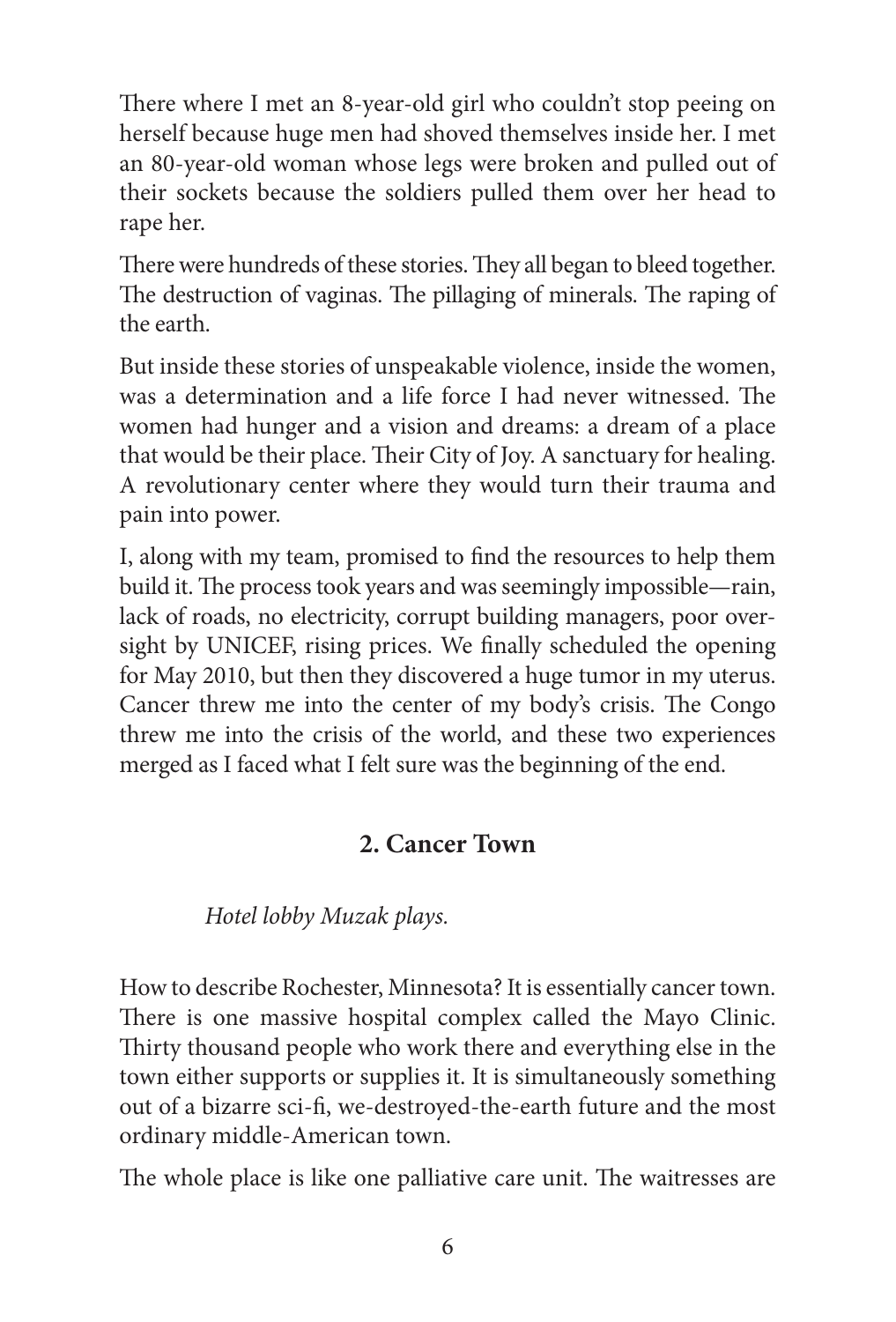grief counselors. They serve you hamburgers and hold your hand as you weep for your son, daughter, mother, father, wife, or husband. There are wig stores on every corner.

In the one hotel, the Marriott hotel, every room is filled with a sick person or a person hoping not to be sick.

> *Eve moves the chaise to center and pulls a white hospital sheet over it.*

If you have been in massive denial up to this point about illness and how many people for example have cancer, this would be your "holy shit" moment.

*Eve sits down on the chaise.*

# **3. Dr. Handsome**

The most handsome doctor in the world comes in to examine my ass. What else, of course?

*Eve lies down on the chaise/exam table.*

I lie on the table, my underpants around my ankles, and think this is it. This is what the end looks like. The most handsome man in the world knowing I have some horrible tumor up inside me and he has to feel it. I'm obviously shell shocked. I have already died from the humiliation and terror that are now merged in a cocktail of sweat and nausea. I am actually curled on the table, praying he will not notice me.

And at that moment, Dr. Handsome walks from one side of the examining table around to the other, looks me in the eyes, and says,

"Before we begin, I want you to know that I'm aware of all your work with women. I promise you I will do my very best to care for you." This moment makes everything that follows in the next days bearable, and I know I can trust him with my body and I bet he will save my life.

It takes so little to give patients dignity. It just takes a short walk around a table.